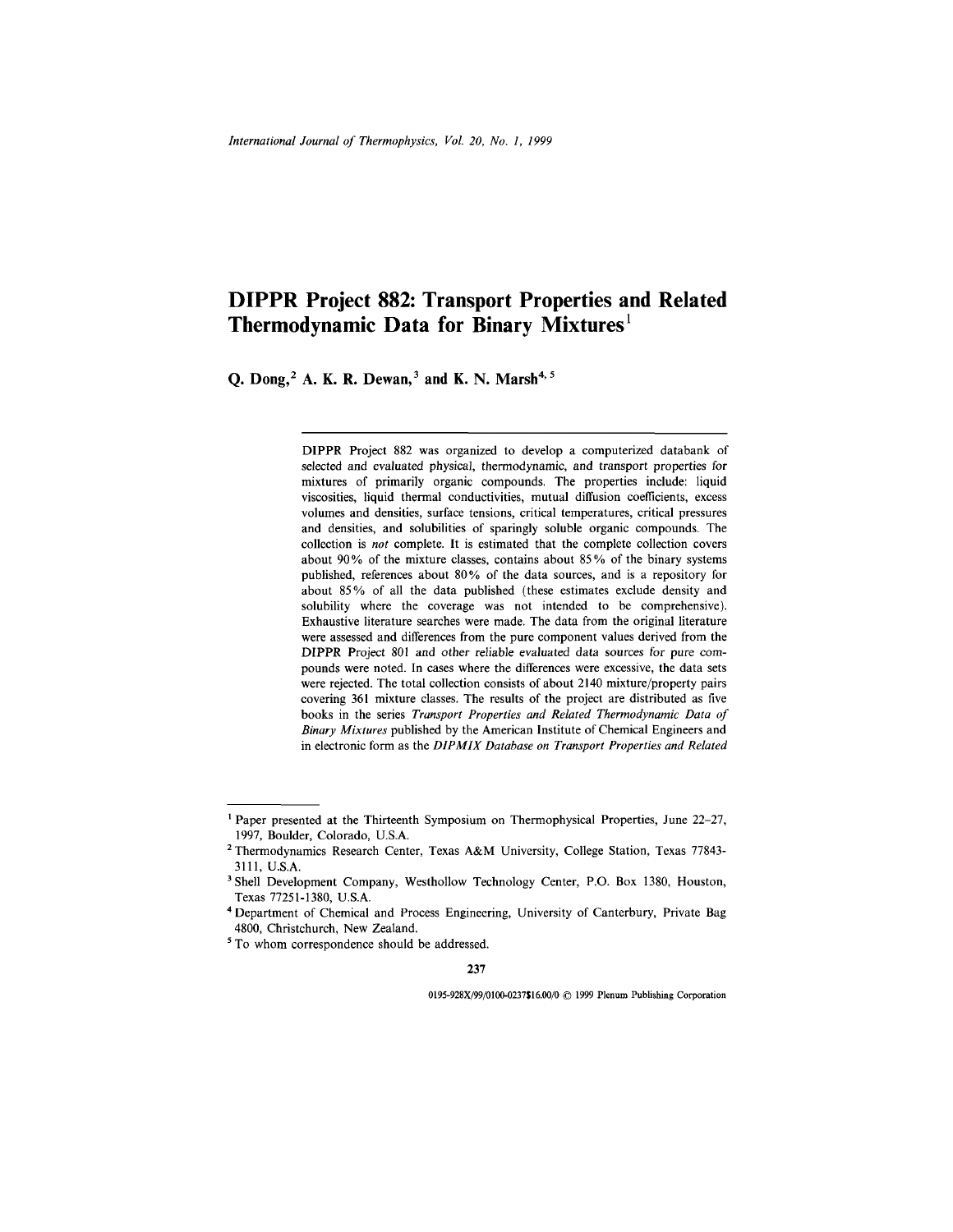*Thermodynamic Data for Binary Mixtures* distributed by the Thermodynamics Research Center.

**KEY WORDS:** critical properties; data bank; density; diffusion coefficients; evaluated data; organic mixtures; solubility; surface tension; thermal conductivity; viscosity.

# **1. INTRODUCTION**

### 1.1. Scope of Work

The Design Institute for Physical Property Data, DIPPR,<sup>6</sup> of the American Institute of Chemical Engineers sponsored *Project* 882: *Evaluated Data on Mixtures* from 1988 to 1996 at the Thermodynamics Research Center (TRC), in order to satisfy industrial needs for accurate and comprehensive physical property data for mixtures. The emphasis was on transport properties (viscosity, thermal conductivity, and diffusion coefficient), liquid property data (solubility in organic, and aqueous solvents, excess volume, mixture density, and surface tension), and process design data (mixture critical properties). The properties chosen were those that were not well covered for mixtures by other data projects in existence at the inception of this project. TRC established procedures to locate, acquire, assess, enter, and corroborate the available literature data. In addition, software was developed for checking the consistency of the original and derived data. After review and incorporation of suggestions by Technical Steering Committee members, the results were released to the sponsors for proprietary use for one year before the data were released to the public.

The first release of data to the sponsors was in June 1991 and consisted of data for 130 mixture/property binary-mixture tables with 309 data sets. These tables covered binary mixtures from the following combinations of chemical classes: alcohols + water, alcohols + hydrocarbons, organic  $acids + water$ , and organic  $acids + hydrocarbons$ . The second release in November 1991 contained an additional 376 mixture/property tables with 554 data sets covering the above mixtures and the following additional classes: heavy hydrocarbons + light hydrocarbons, nitrogen, and hydrogen, aldehydes and ketones + water, and amines + water. The third release in November 1992 contained an additional 447 mixture/property tables with a total of 579 data sets. The emphasis was on polyalcohols + water,

<sup>&</sup>lt;sup>6</sup> DIPPR is the registered trademark of the Design Institute for Physical Property Data, under the American Institute of Chemical Engineers.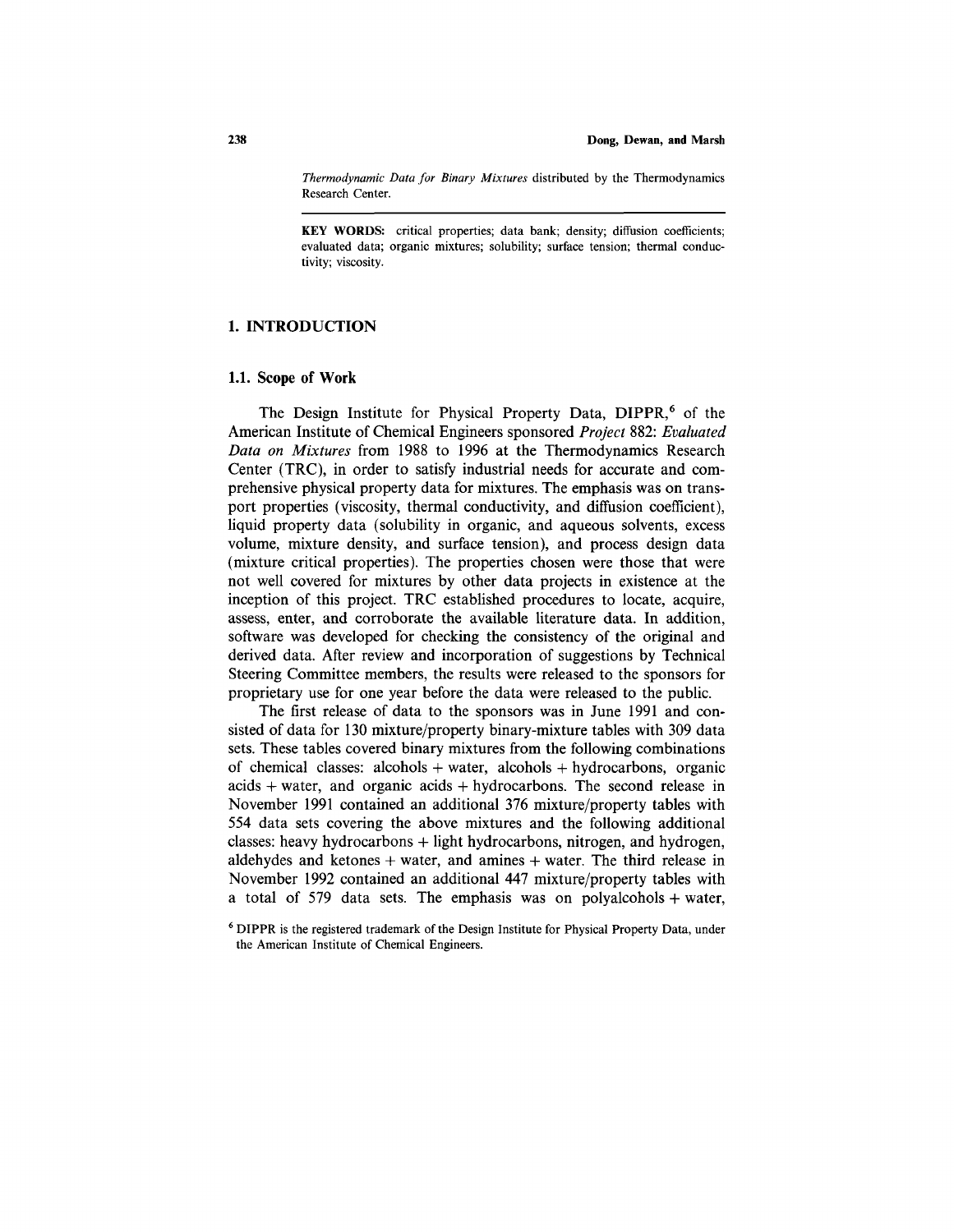alkanolamines + water, binary mixtures of  $C<sup>1</sup>$  and  $C<sup>2</sup>$  halogenated compounds, mixtures containing sulfur compounds, and aromatic fused ring compounds + hydrocarbons. The fourth and fifth releases were a combined release, which was initially made available to the sponsors in October 1993. This consisted of an additional 567 mixture/property tables with a total of 857 data sets. Many more classes of compounds were included in this release. The main emphasis was on mixtures of  $n$ -alcohols, alkanes, cycloalkanes, ethers, and aromatic alcohols  $+ n$ -alkybenzenes, amides, ketones, and aminocarboxylic acids  $+$  inorganic compounds (including light gases), and mixtures containing multifunctional groups. The sixth release was made available to the project sponsors in Fall 1994 and consisted of 399 mixture/property pairs with a total of 516 data sets. The following classes were emphasized: alkyl carbonates + hydrocarbons, ethers  $+$  alcohols, esters, alcohols, and acids  $+$  esters, acids  $+$  aldehydes, and various mixtures of halogenated compounds of interest to new refrigerant technology. The seventh release was issued to the sponsors in two parts, release 7 was issued in Fall 1995, and release 7A was issued in Spring 1996 with a combined total of 489 mixture/property pairs consisting of 520 data sets. The emphasis on this release was to cover the recent literature and to make a more complete coverage of the mixture classes considered previously with an emphasis on properties that were underrepresented in the earlier releases.

# **1.2. Modes of Distribution**

The books are published by AIChE under the title *Transport Properties and Related Thermodynamic Data of Binary Mixtures* in five parts. Part 1, containing 459 mixture/property tables, was published in 1993. Part 2, containing an additional 445 mixture/property tables, was published in 1994. Part 3, containing 567 mixture/property tables, was published in 1996 and Part 4, containing 886 mixture/property tables, was published in 1997. Part 5, which contains a comprehensive index to all the data tables in the first four parts, was published in 1998. After Parts 1 and 2 were published, certain errors in the tables were found. The corrected tables are included in Part 3. An example of the tables is given in Fig. 1. Additional features of Parts 3 and 4 are the inclusion of references to measurements which were considered to be of poor quality and were rejected from further analysis. Additionally, comments are given when the differences between the pure component property values and those values calculated from either the DIPPR 801 project equations or fixed values or from other recognized evaluated data sources were considered to be relatively large but not large enough to warrant rejection. In general, the guideline for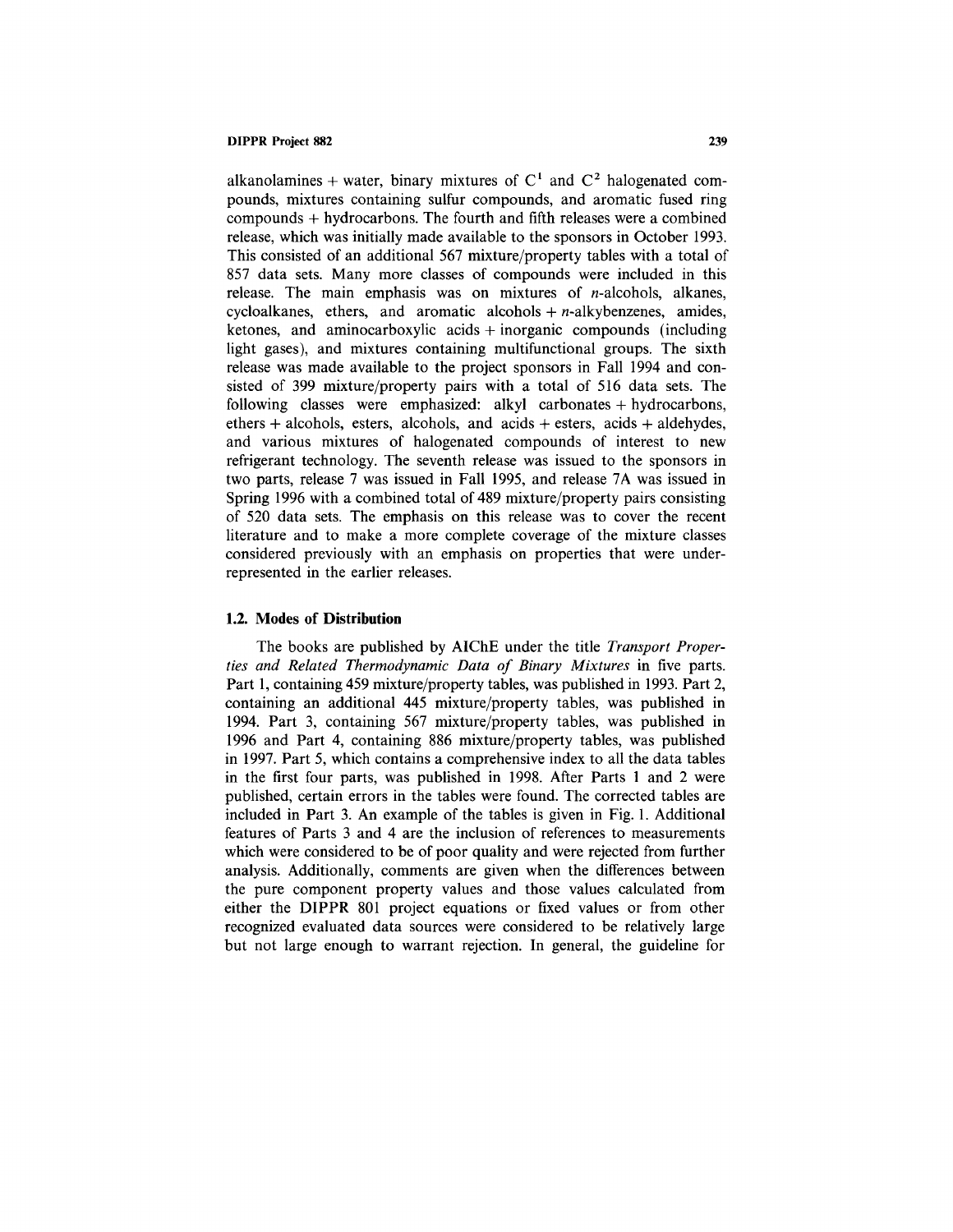|  | Dichlorodifluoromethane $+1,1,1,2$ -Tetrafluoroethane: Viscosity |  |
|--|------------------------------------------------------------------|--|
|--|------------------------------------------------------------------|--|

Source: Khalaidzhi, V. N.; Geller, V. Z.; Zaporozhan, G. V.; Inzh.-Fiz. Zh., 55(4), 620-624(1988)

| Substance                 |                                                               |           | Label  |       | Formula     |                          | <b>CASRN</b>                                                                                   | Purity             |    |  |
|---------------------------|---------------------------------------------------------------|-----------|--------|-------|-------------|--------------------------|------------------------------------------------------------------------------------------------|--------------------|----|--|
|                           | Dichlorodifluoromethane                                       |           | в      |       | $CCI_2F_2$  |                          | $75 - 71 - 8$                                                                                  | pt:sx:ns:99.5w%.nc |    |  |
| 1.1.1.2-Tetrafluoroethane |                                                               |           | A      |       | $C_2H_2F_4$ | 811-97-2                 |                                                                                                | pt:sx:ns:99.3w%.nc |    |  |
| Variable                  |                                                               |           | Symbol | Units |             |                          | <b>Imprecision</b>                                                                             | Inaccuracy         |    |  |
|                           | <b>Temperature</b>                                            |           | T      | ĸ     |             | 0.1                      |                                                                                                | 0.2                |    |  |
|                           | Composition                                                   |           | XB.    | molf  |             | 0.01                     |                                                                                                | 0.02               |    |  |
|                           | Viscosity                                                     |           | η      | mPa-s |             | $0.04 \; \eta$           |                                                                                                | 0.06 n             |    |  |
|                           |                                                               |           |        |       |             |                          | The system was in vapor liquid equilbrium. The pressures were found for a range of 0.1-20 MPa. |                    |    |  |
| $x_0 =$                   | 0.21                                                          | 0.54      | 0.72   |       | 0.21        | 0.54                     | 0.72                                                                                           |                    |    |  |
| т                         | η                                                             | η         | η      | T     | η           | η                        | η                                                                                              |                    |    |  |
| 220.                      | 0.406                                                         | 0.435     | 0.452  | 300.  | 0.161       | 0.168                    | 0.177                                                                                          |                    |    |  |
| 240.                      | 0.318                                                         | 0.336     | 0.355  | 320.  | 0.129       | 0.134                    | 0.142                                                                                          |                    |    |  |
| 260.                      | 0.251                                                         | 0.266     | 0.280  | 340.  | 0.105       | 0.108                    | 0.115                                                                                          |                    |    |  |
| 280.                      | 0.200                                                         | 0.210     | 0.221  |       |             |                          |                                                                                                |                    |    |  |
|                           | 470                                                           |           |        |       |             |                          |                                                                                                |                    |    |  |
|                           | ×<br>$431 -$                                                  |           |        |       |             |                          |                                                                                                |                    |    |  |
|                           | ۰                                                             |           |        |       |             |                          |                                                                                                |                    |    |  |
|                           | $39 -$                                                        | ٠         |        |       |             |                          |                                                                                                |                    |    |  |
|                           | 35 I –                                                        | x         |        |       |             |                          |                                                                                                |                    |    |  |
|                           | 31 I –                                                        | $\bullet$ |        |       |             |                          |                                                                                                |                    |    |  |
|                           |                                                               |           |        | ٠     |             |                          |                                                                                                |                    |    |  |
|                           | 27 I -                                                        |           |        | ×     |             |                          |                                                                                                |                    |    |  |
|                           | - ا 23                                                        |           |        |       |             |                          |                                                                                                |                    |    |  |
|                           | - ا 19                                                        |           |        |       |             | ۰                        |                                                                                                |                    |    |  |
|                           |                                                               |           |        |       |             |                          | ۰                                                                                              |                    |    |  |
|                           | $15$ .                                                        |           |        |       |             |                          |                                                                                                |                    |    |  |
|                           | 11                                                            |           |        |       |             |                          |                                                                                                |                    |    |  |
|                           | 22                                                            | 23<br>24  | 25     | 26    | 27          | 28                       | 30<br>29                                                                                       | 31<br>32           | 33 |  |
|                           | $Y = \pi \cdot 10^2 / (mPa \cdot s)$                          |           |        |       |             | $X = T \cdot 10^{-1}$ /K |                                                                                                |                    |    |  |
|                           | o, $x_0 = 0.210$ molf; $x_0 = 0.540$ molf; $x_0 = 0.720$ molf |           |        |       |             |                          |                                                                                                |                    |    |  |

# Carbon tetrachloride + Methanol: Viscosity

Source: Bamelis, P.; Huyskens, P.; Meeussen, E.; J. Chim. Phys. Phys. Chim. Biol., 62, 158-170(1965)

| Substance<br>Carbon tetrachioride<br>Methanol                   |                | أعطعـآ<br>Formula<br>CCL<br>A<br>в<br><b>CH<sub>2</sub>O</b> |                                                                                          |                | CASRN<br>$56 - 23 - 5$<br>67-56-1               |              | Purity<br>pt;cm;dc.fd;99.7m%,gs<br>pt;cm;dc,fd;99.8m%,gs |        |        |
|-----------------------------------------------------------------|----------------|--------------------------------------------------------------|------------------------------------------------------------------------------------------|----------------|-------------------------------------------------|--------------|----------------------------------------------------------|--------|--------|
| Variable<br>Temperature<br>Pressure<br>Composition<br>Viscosity |                | Symbol<br>т<br>P<br>m<br>η                                   | Units<br>Imprecision<br>ĸ<br>0.05<br>MPa<br>0.0002<br>molf<br>0.0002<br>mPa-s<br>0.001 n |                | inaccuracy<br>0.1<br>0.002<br>0.0005<br>0.003 n |              |                                                          |        |        |
| $P = 0.101$                                                     |                |                                                              |                                                                                          |                |                                                 |              |                                                          |        |        |
| 7=                                                              | 298.15         | 308. LS                                                      | 318.15                                                                                   | 328.15         |                                                 | 298.15       | 308.15                                                   | 318.15 | 328.15 |
| æ                                                               | η              | η                                                            | η                                                                                        | η              | A.                                              | η            | η                                                        | η      | η      |
| 1.0000                                                          | 0.545          | 0.476                                                        | 0.417                                                                                    | 0.366          | 0.4226                                          | 0.842        | 0.724                                                    | 0.630  | 0.553  |
| 0.9616                                                          | 0.577          | 0.502                                                        | 0.440                                                                                    | 0.385          | 0.2547                                          | 0.857        | 0.738                                                    | 0.643  | 0.565  |
| 0.9029                                                          | 0.626          | 0.543                                                        | 0.476                                                                                    | 0.415          | 0.1063                                          | 0.865        | 0.749                                                    | 0.657  | 0.574  |
| 0.7853                                                          | 0.719          | 0.619                                                        | 0.537                                                                                    | 0.466          | 0.0886                                          | 0.869        | 0.755                                                    | 0.670  | 0.584  |
| 0.6934                                                          | 0.770          | 0.656                                                        | 0.570                                                                                    | 0.496          | 0.0708                                          | <b>0.871</b> | 0.756                                                    | 0.664  | 0.586  |
| 0.6107                                                          | 0.807          | 0.691                                                        | 0.598                                                                                    | 0.518          | 0.0367                                          | 0.877        | 0.764                                                    | 0.672  | 0.595  |
| 0.5618<br>0.4787                                                | 0.815<br>0.839 | 0.700<br>0.720                                               | 0.607<br>0.623                                                                           | 0.528<br>0.541 | 0.0000                                          | 0.900        | 0.785                                                    | 0.692  | 0.617  |

Fig. 1. Sample tables from Handbook Part 4.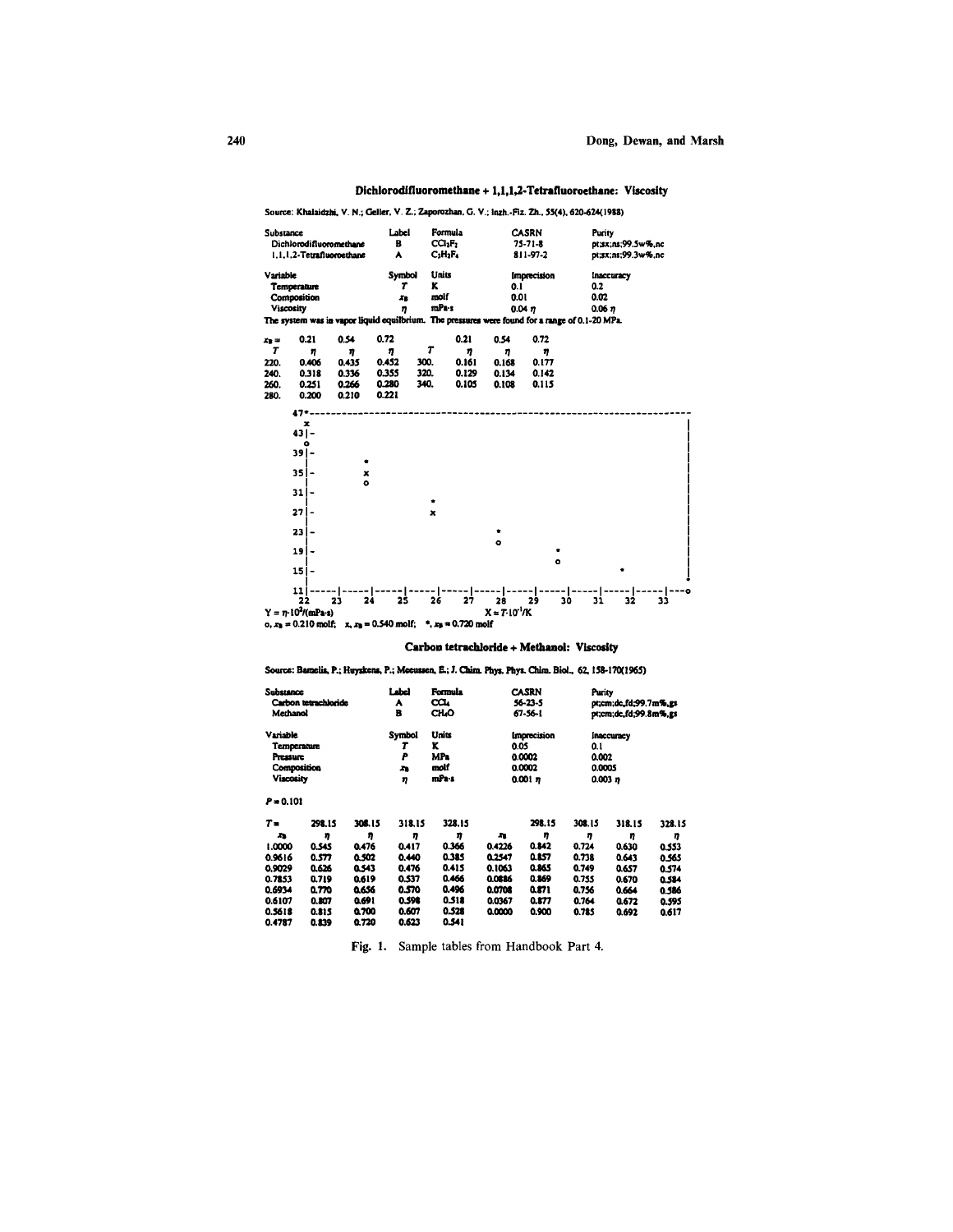making such comments was when the publication reported differences from the evaluated data sources greater than the following: critical temperature, 1K; critical pressure, 0.05 MPa; critical volume, 8%; density, 0.5%; surface tension, 1.5%; thermal conductivity, 5.0%; and viscosity,  $3.0\%$ ;

The database that is distributed by TRC as the DIPMIX Database on Transport Properties and Related Thermodynamic Data for Binary Mixtures contains all the data released to the public. The database employs LogicBase, a database management program written at Shell Development Company using the Phar Lap DOS-Extender. DIPMIX provides the user a convenient user-friendly way to access the mixture physical property data. A User's Manual provides the necessary information to install as well as successfully query and retrieve data from DIPMIX. This database has powerful search and statistical report capabilities.

# **2. DATA PROCESSING**

### **2.1. Literature Search and Maintenance of Literature Files**

After establishing the general class of mixtures to be covered in a particular literature search, specific compounds within these classes were identified and a detailed search for references on the selected properties was made using the printed version of Chemicals Abstracts. The printed Chemical Abstracts were used, as the electronic version does not cover years before 1968. Additionally, it was found that the electronic searching produced too many spurious hits. The compounds chosen included all of those in the particular class that had been evaluated in the DIPPR Project 801 as well as other compounds for which there are known significant amounts of data. In subsequent searches for each compound chosen, all papers with data that had the substance as a component and had properties pertinent to this project were put into the evaluation list in order to avoid searching more than one time for a selected substance name. This process gleaned all papers for any mixture involving the chosen substance and avoided having to visually rescan the literature for each different binary mixture containing the chosen compound. To reduce ultimate costs, this philosophy of capturing any information that may be at all pertinent to the project when such information was encountered in diverse materials was maintained throughout the efforts of literature retrieval, off-line evaluation, and data entry. In addition to the Chemical Abstracts (CA) searches, various bibliographies were searched for relevant data on the selected mixtures; these were used in initial searches to locate the sources of the data that were ultimately evaluated by inspection of the original journal article.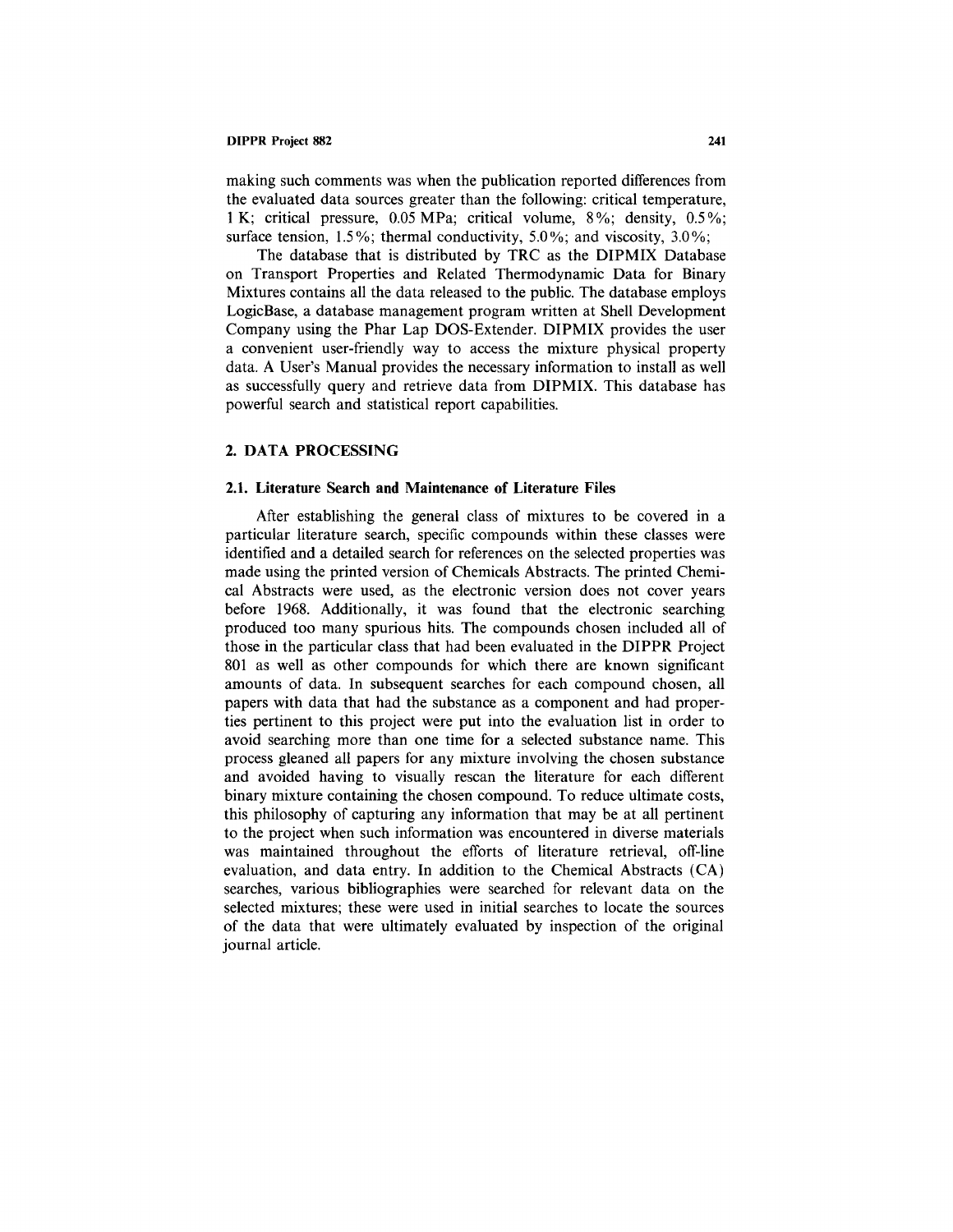All issues of *J. Chem. Eng. Data* and J. *Chem. Thermodyn.* were searched for relevant articles. Current literature was also visually scanned for any data within the scope of this project as a part of the routine operations of TRC. After a candidate journal article had been identified for retrieval and evaluation, subsequent processing of this reference was recorded and tracked with a computer filing system to avoid duplication in both retrieving abstracts and in making copies of journal articles. The acquired reprints of journal articles were classified into the following categories for filing:

- (1) data to be evaluated now,
- (2) data to be entered,
- (3) data to be evaluated at a later date,
- (4) data entered and paper contains secondary references to be obtained,
- (5) data entered and secondary references obtained,
- (6) review papers and papers containing secondary references but no data, and
- (7) cited secondary references containing neither data nor relevant references.

Papers in (1) were assessed as soon as possible after receipt and transferred to (2) or (3). After data entry, if secondary references were cited for relevant properties of any mixture, the paper was transferred to (4). When all secondary references were obtained, the paper in (4) was transferred to the completed section (5). Papers in (6) become a part of the body of intensive sources for frequent visual rescanning. Category (7) was maintained to avoid repetitious consideration of such references; a dismaying number of references not containing pertinent information is often cited with implications to the contrary.

The processing method chosen for the literature retrieval and off-line evaluation evolved from trying some methods that proved to be inefficient. Our initial searches using CA On-line were expensive and inefficient for the following reasons:

- (1) repeat finding of same abstract,
- (2) new searches required for different mixtures sets, and
- (3) many hits were irrelevant and formats for visual review were cumbersome, i.e., large printouts or extensive scrolling.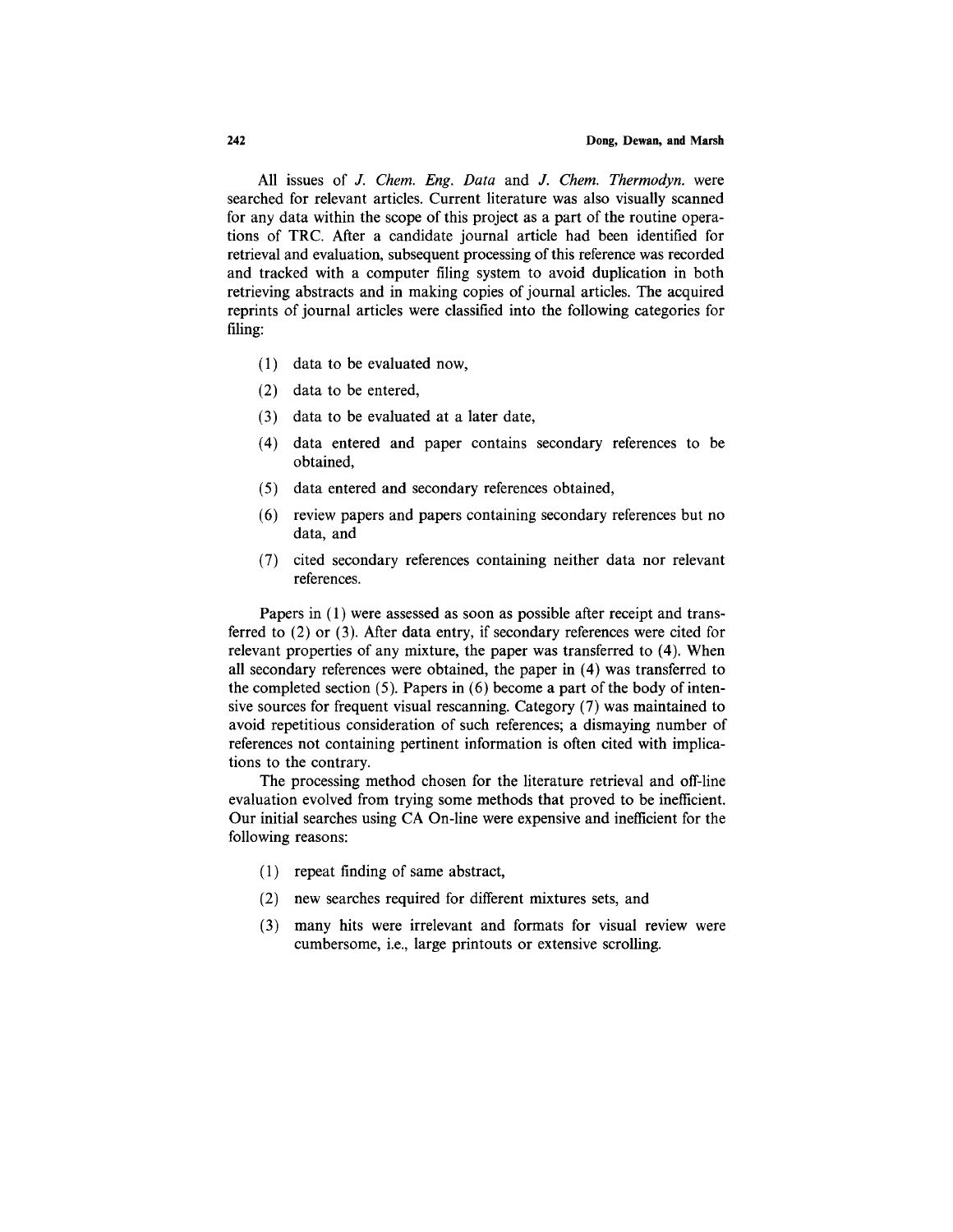Using the hard copy from decennial, pentennial, and annual indexes were found to be much more efficient because

- (1) for a particular compound all relevant properties of its mixtures within the scope of this project were visually scanned at one time,
- (2) hard copies could be searched and marked up without need for a computer terminal, and
- (3) all CA hard copies were indexed and stored by compound.

#### 2.2. **Data Assessments and Entry Preparations**

The original journal articles were reviewed to determine the quality of the data. For papers containing data under current purview of the DIPPR 882 project, all relevant data in each paper, including mixtures that are not under current purview, were assessed. Estimates of the measurement precision and the accuracy of the values for each variable, for example *(T, P, x,* viscosity), associated with the data were expressed as either constants or equations. In exceptional cases, imprecisions for individual data points were recorded with the body of the reported data. Assessments of the purity of the substances contained in the mixtures were recorded following the TRC Source database format. The purity assessments were used to place subjective confidence upon the data. Only in the rare instances where the nature and concentration of impurities were given could quantitative use be made of the purity information. In many instances only a small portion of the foregoing information was explicitly recorded in the original papers and judgments had to be made based upon prior personal experience in both making experimental measurements and from evaluating literature data. Evaluation of data published in the future could be greatly eased by ensuring that the authors present such information fully in an easily identifiable form.

The assessment sheet that was developed provided the auxiliary information and instructions for entering data directly from the reprint without manual transcription to data forms. The formats were chosen to minimize the preparations required for data entry, the instructions required for training data entry personnel, and the key strokes required to enter the data. Additional details of the formats used are given in a paper by Gammon et al. [1].

Upon completion of entry of information from a selected reference, the information was checked to rectify entry and format errors. The full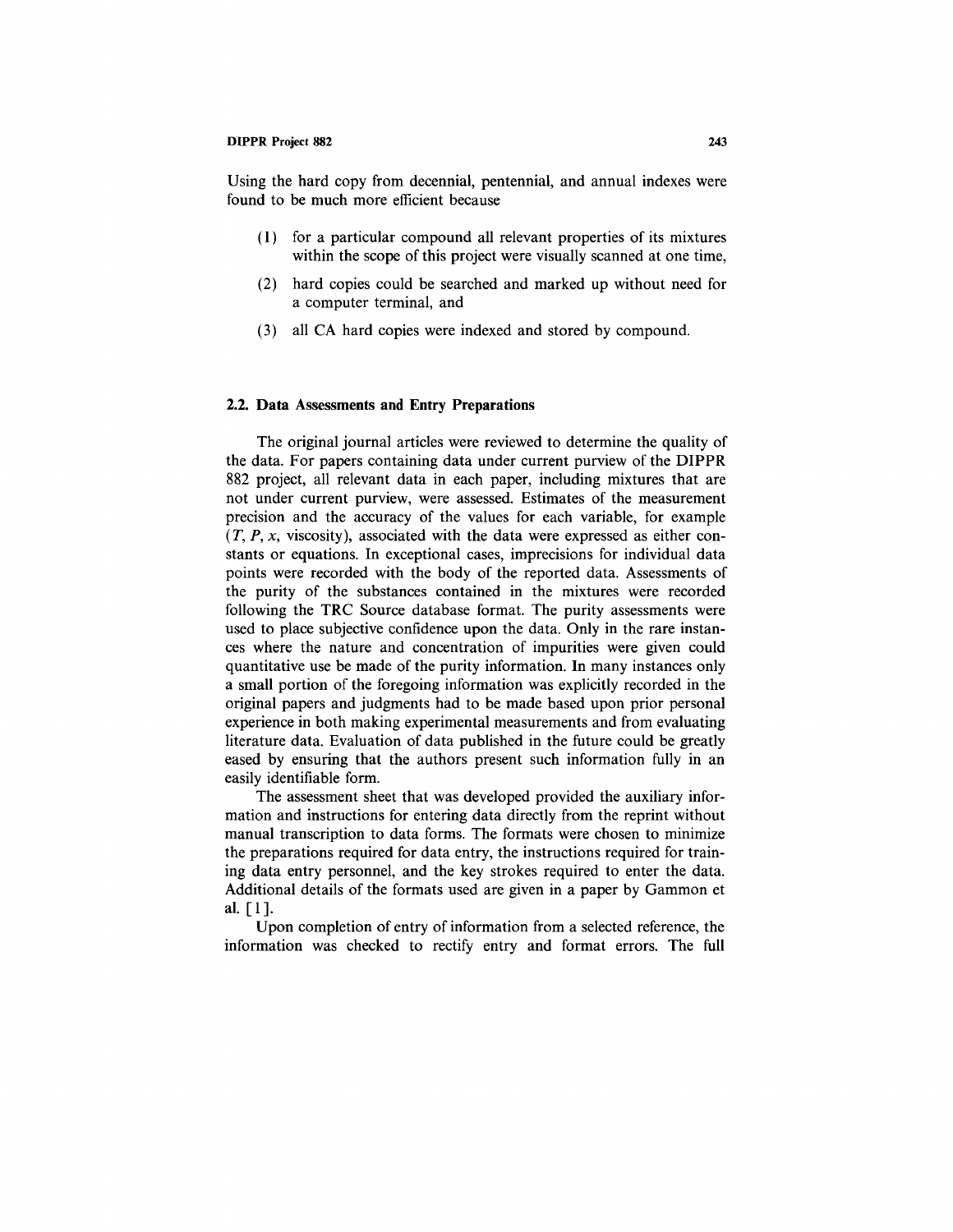literature citation from the bibliographic data file was returned for comparison with that on the reprint. It was then determined if the compound names were in an extensive file containing CAS registry numbers and synonyms and, if not, an error message was issued to permit spelling checks. Compound names that presented persistent problems were automatically placed in a special file for subsequent examination by a nomenclature expert who made the necessary revisions in the master file of compounds. The files were also checked to ensure data of the proper dimensionality had been entered and that there were no problems in the formats of the records; where there were problems, explicit error messages were issued describing the entry deficiency.

Unit conversions and simple data transformations were accomplished with table lookups for unit conversion factors and by algebraic manipulation of the data. As an element of the conversion process, the values were tested to see if they were within reasonable physical limits. Where molecular weights were required, they were determined from molecular formulas in the list of compound names and Registry numbers. The requisite data from recognized evaluated data [2-9] were used for testing zero mole fraction results and for possible data renormalization.

If the difference between reliable values from these sources also exceeded specified limits, the sets were rejected. If the discrepancies were close to the limits, a warning note was given with the table. Data with a wide variety of tabular formats and numerical ranges were displayed graphically with a special program developed at TRC. The output from this program formed the basis for the preparation of the book. For Parts 1 and 2, a complex program converted this output into a QUIC file for printing on a QMS laser printer. Parts 3 and 4 were prepared from the output using specially developed Word Macros.

# **3. CONCLUSIONS**

The aim of this project was to supply industry with their needs for evaluated property data for transport and thermodynamic properties for mixtures. The total collection consisting of approximately 2142 mixture/ property pairs, covering 361 mixture classes, adds substantially to the body of available evaluated property data. It is estimated that the complete collection covers about 95 % of the possible mixture classes, contains about 85 % of the binary systems published, about 80 % of the references, and 85 % of all the data published. These estimates do not include property values for density and solubility where the coverage was never intended to be comprehensive. This database provides a sufficiently wide range of mixture types for the various properties to allow an exhaustive test of the